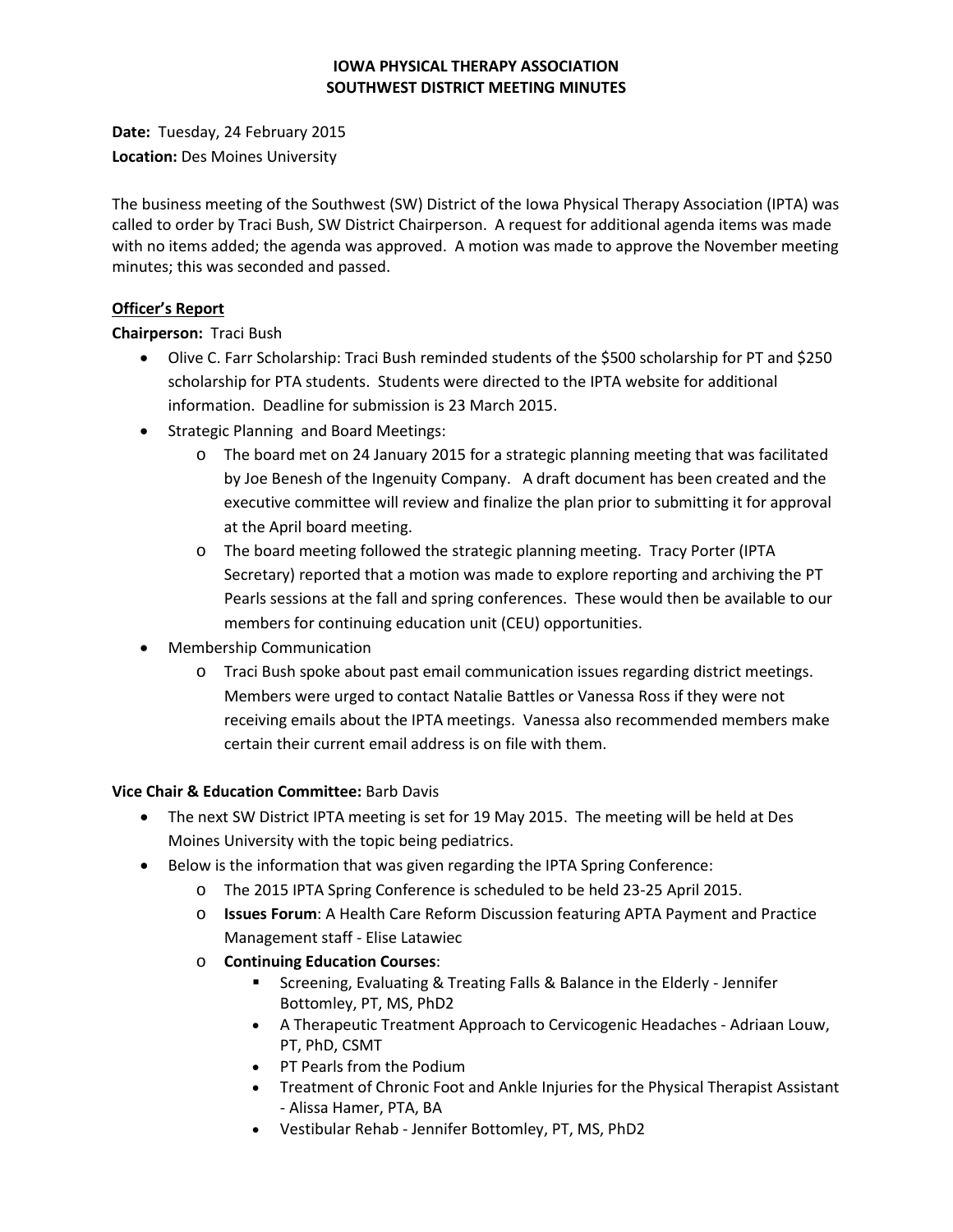• Too Hot to Handle: Desensitizing the Hypersensitive Patient - Adriaan Louw, PT, PhD, CSMT

**Secretary/Treasurer:** Ellen Majewski No report

**Ethic Committee:** Roxi Evans-Guilloz No report

**Legislative Committee:** Steve Cassabaum submitted the following report:

• Legislative Update

The copay bill [\(SF 202\)](http://r20.rs6.net/tn.jsp?e=001NPuqylfaWSu5qmVFyLSfYQ_MrkxHXfHm1NZsNrREI2EWaUuDO-yZvdK4EEkBFKBxKlHb_vphI9G316JhrtMw4yQexYbV6LVRa0fwxdfKMzA6mO3G6PKwQp9Xo-9g8EB3hU-QrkU0-ANFqYA0WNs47TCe8jH2wxrr8uXSmo4CyJLBWY-eONaFy_107U_g-9ZJEzIX67L74vv5KI69C4jABF1g1Y7okEuP97PVyv1rrP9U8cgj70EVsA==) passed the Senate Human Resources Committee and will be eligible for debate by the Senate beginning on 16 February. Senate Majority Leader Mike Gronstal (D-Council Bluffs) determines what bills are brought to the floor for consideration. IPTA lobbyists Matt Eide and Doug Struyk will be visiting with Senator Gronstal about the bill this week.

The House copay bill [\(HSB 102\)](http://r20.rs6.net/tn.jsp?e=001NPuqylfaWSu5qmVFyLSfYQ_MrkxHXfHm1NZsNrREI2EWaUuDO-yZvdK4EEkBFKBxKlHb_vphI9G316JhrtMw4yQexYbV6LVRa0fwxdfKMzA6mO3G6PKwQp9Xo-9g8EB3hU-QrkU0-ANFqYA0WNs47TCe8jH2wxrr8uXSmo4CyJLBWY-eONaFy_107U_g-9ZJEzIX67L74vv5KI69C4jABF1g1Y7okEuP17KxHY6A-0pRytNKugSxew==) was approved by a House subcommittee. The next step for this bill is consideration by the House Human Resources Committee. Thank you to all IPTA members that have already contacted their legislator in response to the Action Alert issued by APTA last Friday. If you have not already done so, please take the time to respond and contact your legislator. They still need to hear from you!

On Monday, 16 February IPTA lobbyists made statements at a hearing on legislation to update the acupuncture licensing statute. IPTA believes the legislation attempts to limit who can do "dry needling" procedures. Based on comments by the legislators at the subcommittee hearing, the bill, in its current form, faces an uphill battle. [See HSB 101.](http://r20.rs6.net/tn.jsp?e=001NPuqylfaWSu5qmVFyLSfYQ_MrkxHXfHm1NZsNrREI2EWaUuDO-yZvdK4EEkBFKBxKlHb_vphI9G316JhrtMw4yQexYbV6LVRa0fwxdfKMzA6mO3G6PKwQp9Xo-9g8EB3hU-QrkU0-ANFqYA0WNs47TCe8jH2wxrr8uXSmo4CyJLBWY-eONaFy_107U_g-9ZJEzIX67L74vv5KI69C4jABF1g1Y7okEuP17KxHY6A-0rjlnHsowgMtQ==) Please contact IPTA at [mail@iowaapta.org](mailto:mail@iowaapta.org) and let us know if you practice dry needling at your clinic or facility. Watch for more information on this issue as we continue to monitor this bill.

- o Pam Duffy added that the Practice Committee of the Orthopedics section of the APTA is a resource financially and has expertise on topics such as dry needling. If there are questions about this, Pam can provide contact information.
- All IPTA members are encouraged to contact their legislators to share the importance of our copay legislation.
- Tracy Porter thanked the PT Club students for their writing letter campaign. Thirty plus letters were written and will be sent off.

## **PT Foundation:** Tony Mack

The board will get together at the end of March to award the Olive Farr Scholarship. The Foundation's goal is to increase the amount of the scholarship. In order to increase revenue, attempts are being made to become more active and more visible. Such ideas include putting together a logo, adding a donation button to the website, as well as sending out information to members to ask for monetary contributions.

The APTA will be at the Spring Issues Forum. They will be speaking about health care reform; we will also get an update on legislation, and the licensure board will be present.

The Foundation has two main goals: to increase revenue for the Olive Farr Scholarship and to promote the Center of Excellence (COE). We really want to take our profession to the next level, and the COE is a good avenue to allow us to do so.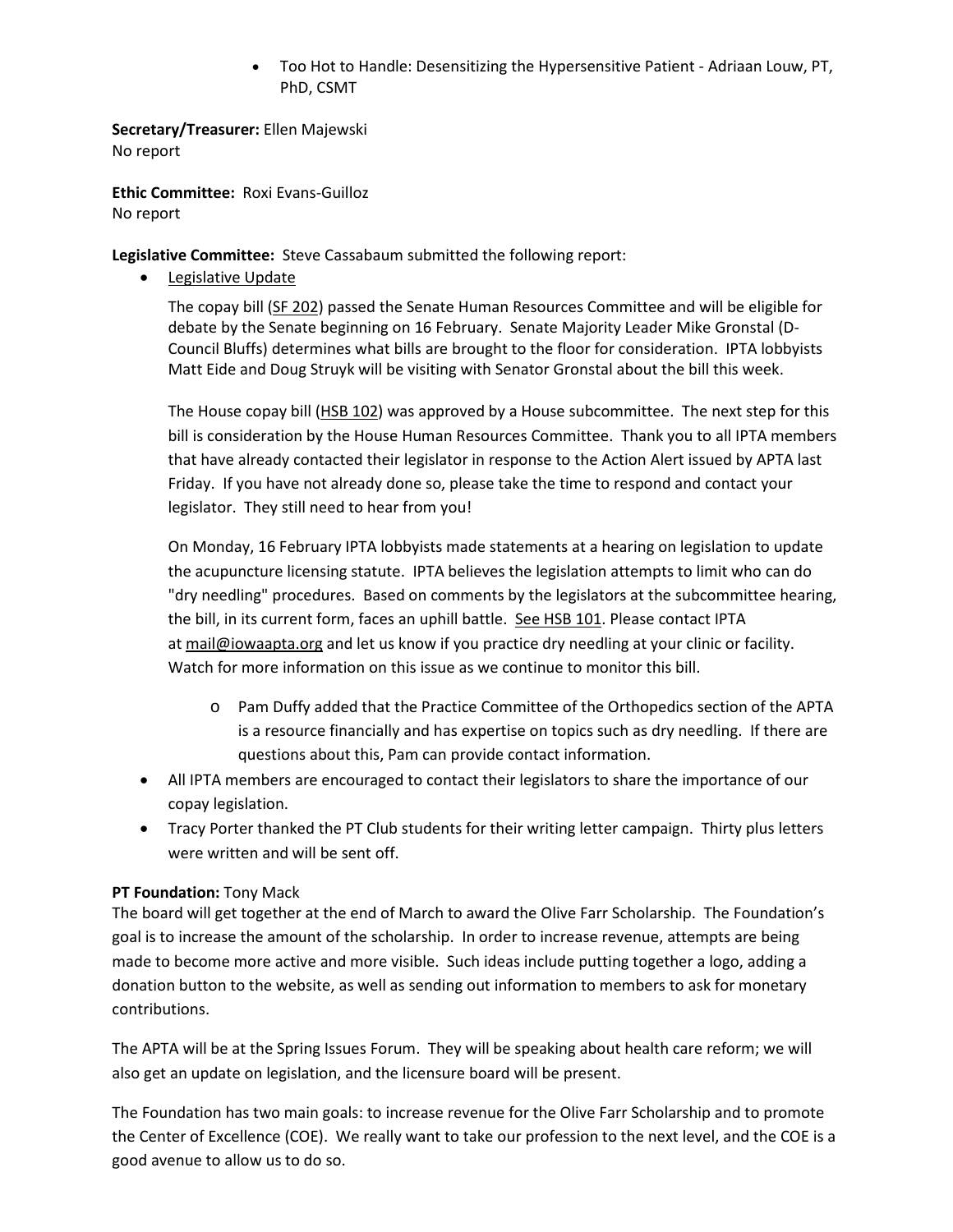#### **IPTA Student Representative:** Michael Lovgren & Kristen O'Donnell, DPT '16

- DPT 2016s attended the Day on the Hill. Here, Steve Cassabaum spoke to the students about the copay legislation. Some of the students were also able to meet with legislators to learn more.
- The PT Club's letter writing campaign was a success. Thirty plus letters were written and will be sent out.
- Nineteen DPT 2016s attended the Combined Sections Meeting in Indianapolis. Several DMU professors attended with some taking part in poster presentations. An all Iowa reception was also attended by the students.

### **House of Delegates:** Steven Clark

Steve reported that packets are coming out in April. They will be available online under APTA governance. If thoughts or concerns are present regarding the revised codes, feedback is encouraged.

## **Old Business:** Traci Bush

- Frequency of SW District Meetings
	- o For years, the district has met four times per year. The district bylaws require a minimum of two business meetings in that time period.
	- o Traci encouraged members to give opinions on the most appropriate frequency and opened this idea to discussion. She spoke about the ability to create additional opportunities for correspondence as well as CEUs if members were concerned about this with a potential decline in meeting frequency.
	- o Several members spoke on this business topic. Thoughts, concerns, etc. included:
		- We need to commit to bringing forth good, quality continuing education no matter what decision is made.
		- History was given in that the Board decided to give districts the option to decrease meetings to twice per year. Reasons included that attendance had decreased likely due to new ways information could be disseminated as well as increased continuing education options.
		- The meetings are good for interaction with others in the state. It was mentioned that it would be a great idea to have other opportunities for members to meet.
			- Physical Therapy Pub Night on 6 March 2015 at Star Bar.
		- Information is distributed out at the meetings. Members like to stay up-to-date on current issues.
		- Leadership development is a very large portion in having regular meetings.
		- Important to newer/younger members for a good support system in becoming a professional.
	- o No motions were brought up to change the current frequency of district meetings, thus will plan to continue with four meetings per year.

**New Business:** Traci Bush/Membership None

#### **Open Discussion:** Membership

• Copay Legislation